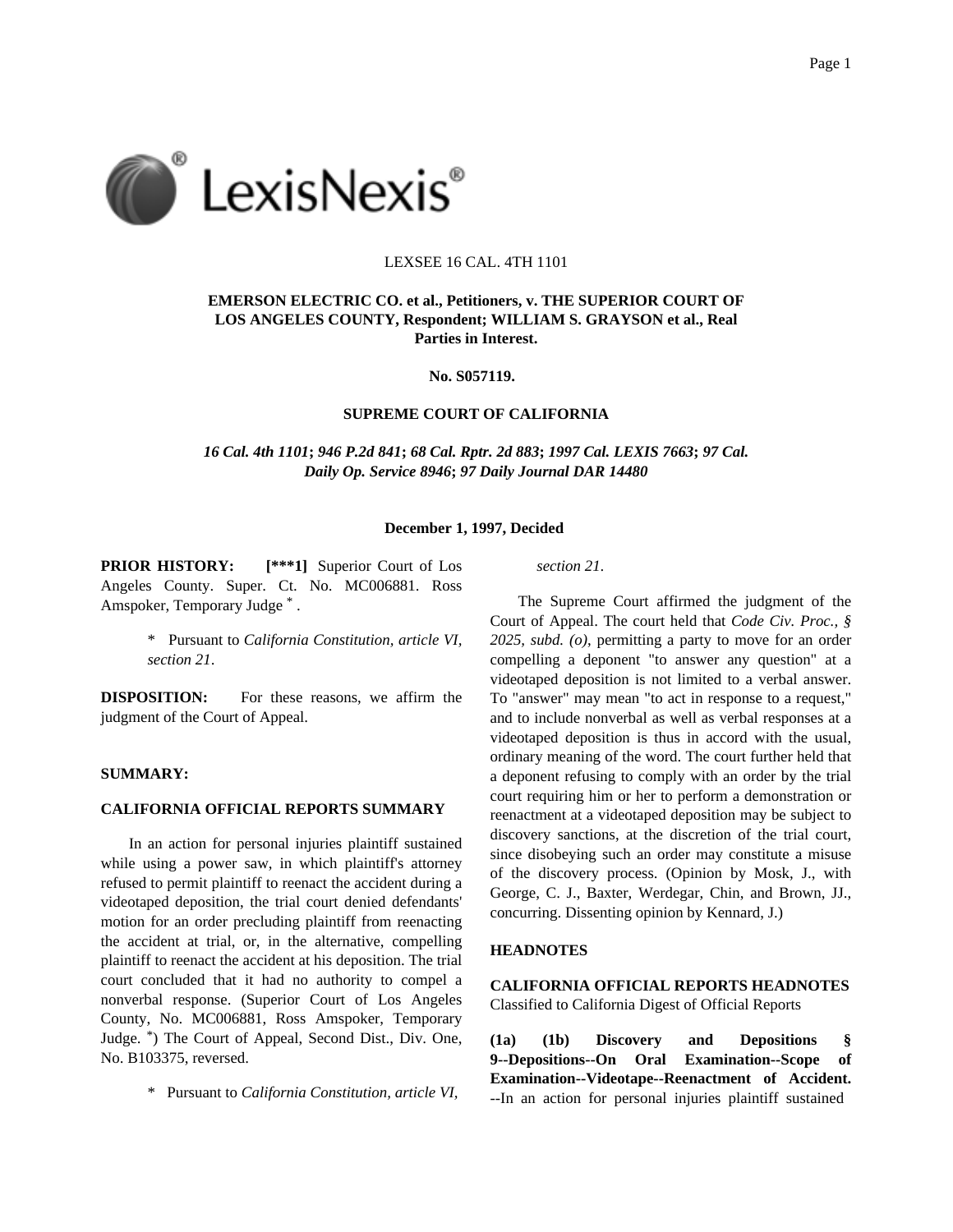while using a power saw, in which plaintiff's attorney refused to permit plaintiff to reenact the accident during a videotaped deposition, the trial court erred in denying defendants' motion for an order precluding plaintiff from reenacting the accident at trial, or, in the alternative, compelling plaintiff to reenact the accident at his deposition. *Code Civ. Proc., § 2025, subd. (o)*, permitting a party to move for an order compelling a deponent "to answer any question" at a videotaped deposition is not limited to a verbal answer. To "answer" may mean "to act in response to a request," and to include nonverbal as well as verbal responses at a videotaped deposition is thus in accord with the usual, ordinary meaning of the word. (Disapproving *Stermer v. Superior Court (1993) 20 Cal.App.4th 777 [24 Cal.Rptr.2d 577]*, to the extent it held to the contrary.)

[See 2 Witkin, Cal. Evidence (3d ed. 1986) § 1459.]

**(2a) (2b) Discovery and Depositions § 9--Depositions--On Oral Examination--Scope of Examination--Videotape--Nonverbal Answers.** --*Code Civ. Proc., § 2025, subd. (o)*, permitting a party to move for an order compelling a deponent "to answer any question" at a videotaped deposition is not limited to a verbal answer. Under *Code Civ. Proc., § 2025*, subd. (*l*), examination and cross-examination at videotaped depositions are to proceed as permitted at trial under the provisions of the Evidence Code, and at trial evidence may include a nonverbal answer to a question, including a physical demonstration or reenactment of an incident. Requiring a nonverbal answer also serves one of the legislative purposes of the discovery statutes, which is to educate the parties concerning their claims and defenses so as to encourage settlements and to expedite and facilitate trial. Such a construction is in accord with the discovery statutes' legislative history. Moreover, the Civil Discovery Act of 1986 was intended to bring California law closer to the discovery provisions of the Federal Rules of Civil Procedure, and those rules then were judicially interpreted to permit reenactments at videotaped depositions.

**(3) Discovery and Depositions § 2--Nature, Scope, and Purpose of Discovery--Civil Discovery Act.** --In order to do away with the sporting theory of litigation--namely, surprise at trial--the discovery statutes (*Code Civ. Proc., § 2016 et seq.*) must be construed liberally in favor of disclosure. The discovery statutes vest wide discretion in the trial court in granting or denying discovery, but

appellate courts in passing on orders granting or denying discovery should not use the trial court's discretion argument to defeat the liberal policies of the statute. The broad scope of the discovery right permits a deponent to be examined regarding any matter, not privileged, which is relevant to the subject matter involved in the pending action--even if the testimony will not be admissible at trial--so long as it appears reasonably calculated to lead to the discovery of admissible evidence.

**(4) Discovery and Depositions § 31--Enforcement of Right to Discovery--Demonstration or Reenactment at Videotaped Deposition.** --Under *Code Civ. Proc., § 2025, subd. (o)*, providing sanctions against a party who does not comply with discovery orders, a deponent refusing to comply with an order by the trial court requiring him or her to perform a demonstration or reenactment at a videotaped deposition may be subject to discovery sanctions, at the discretion of the court. Disobeying such an order may constitute a misuse of the discovery process (*Code Civ. Proc., § 2023, subd. (a)(7)*).

**COUNSEL:** Hennelly & Grossfeld, John J. Hennelly and Susan J. Williams for Petitioners.

Hugh F. Young, Jr., Jan S. Amundson, Harvey M. Grossman, Sherman Joyce, Crowell & Moring, Victor E. Schwartz, Mark A. Behrens, Nabil W. Istafanous, D. Dudley Oldham, Pepper, Hamilton & Scheetz, Alfred W. Cortese, Jr., Kathleen L. Blaner, Sedgwick, Detert, Moran & Arnold and Keven J. Dunne as Amici Curiae on behalf of Petitioners.

No appearance for Respondent.

Berglund & Johnson and Daniel W. Johnson for Real Parties in Interest.

Ian Herzog, Evan D. Marshall, Douglas Devries, Roland Wrinkle, Harvey R. Levine, Robert Steinberg, Thomas G. Stolpman, William D. Turley, Mary E. Alexander, Joseph Harbison III, Bruce Broillet, Wayne McLean, Leonard Sacks, Tony Tanke, Lea-Ann Tratten, Steven J. Kleifield, David Rosen, Moses Lebovits, Christine Spagnoli, James Sturdevant, Daniel U. Smith, Deborah David, Lawrence Drivon, Thor Emblem, Rick Simons **[\*\*\*2]** and David Casey, Jr., as Amici Curiae on behalf of Real Parties in Interest.

**JUDGES:** Opinion by Mosk, J., with George, C. J., Baxter, Werdegar, Chin, and Brown, JJ., concurring.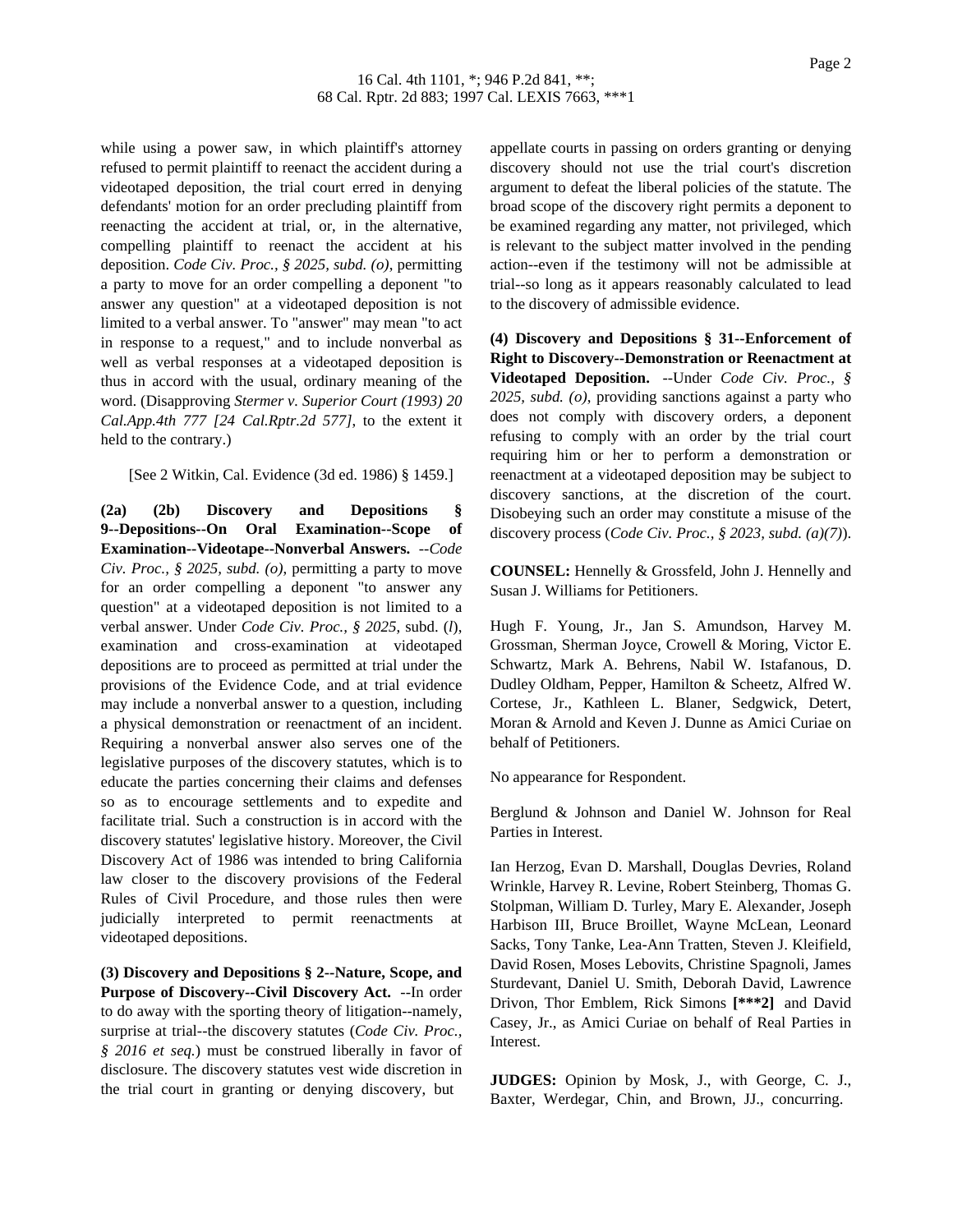Dissenting opinion by Kennard, J.

#### **OPINION BY:** MOSK

#### **OPINION**

#### **[\*1104] [\*\*842] MOSK, J.**

*Code of Civil Procedure section 2025*, enacted by the Civil Discovery Act of 1986, permits a party to record testimony at an oral deposition by videotape as well as stenographically. (*Id*., subd. (*l*).) It also provides that if a deponent "fails to answer any question," the court has discretion to order that the answer be given. (*Id*., subd. (o).)

In this matter, defendants sought to compel plaintiff, who allegedly was injured while using their product, to demonstrate how the injury occurred. We granted review to resolve a conflict in our Courts of Appeal concerning the authority of the trial court to order such a nonverbal response, pursuant to *Code of Civil Procedure section 2025, subdivision (o)*. We address two related questions: first, whether "answer," as used in *Code of Civil Procedure section 2025, subdivision (o)*, includes nonverbal as well as verbal responses at a videotaped deposition; and second, whether **[\*\*\*3]** the trial court may impose a sanction, including evidence preclusion, if a deponent refuses to comply with an order compelling that a nonverbal "answer" be given.

We conclude that the answer to each question is affirmative. Accordingly, we affirm the judgment of the Court of Appeal in this matter and disapprove *Stermer v. Superior Court (1993) 20 Cal. App. 4th 777 [24 Cal. Rptr. 2d 577]*, to the extent it holds to the contrary.

# I.

Real party in interest William S. Grayson (hereafter Grayson) brought this action against petitioners Emerson Electric Co. and Sears, Roebuck & Co. (hereafter Emerson) after he was allegedly injured while using their product, a radial arm saw. His complaint includes causes of action for strict liability, breach of warranty, and negligence.

Emerson noticed a videotaped deposition of Grayson. At the deposition, Grayson was asked to diagram the location of the saw and his position at the time of the accident. His attorney instructed him to

refuse, based on the objection that he could not be required to give a nonverbal response at a **[\*1105]** deposition. On the same ground, counsel refused to permit him to reenact the accident.

Emerson moved **[\*\*\*4]** for an order precluding Grayson from reenacting the accident at trial; in the alternative, it moved for an order compelling him to provide nonverbal testimony, including a reenactment, at his videotaped deposition. Grayson opposed the motions.

At the hearing, although expressing strong disagreement with *Stermer v. Superior Court, supra, 20 Cal. App. 4th 777*, the superior court concluded that it was bound by the holding therein that a trial court has no authority to order a deponent to give nonverbal testimony: "The appellate case certainly says clearly to me that I don't have the right to order your client to demonstrate how the accident occurred. . . . I think that should be the law, that an examining attorney would have the right to say at a deposition, please show what you were doing when the accident occurred. And act it out. Reenact it, you know. And I don't know why that shouldn't be possible." Although stating that Grayson's refusal was "ridiculous and not fair," it ruled that *Stermer* also precluded a discovery sanction: "I can't penalize a man because he did what the law permits him to do or not to do." It denied both motions "without prejudice."

Emerson petitioned **[\*\*\*5]** for a writ of mandate in the Court of Appeal. The Court of Appeal expressly disagreed with *Stermer*, holding that a deponent could be required to give nonverbal as well as verbal responses at a videotaped deposition. It ordered that a peremptory writ of mandate issue, commanding the superior court to vacate its original order and hold a new hearing to "exercise its discretion and, based thereon, make such further order as is appropriate." We granted review.

## **[\*\*843]** II.

## A.

*Code of Civil Procedure section 2025* governs oral depositions, including videotaped depositions. Enacted as part of the Civil Discovery of Act of 1986 (*id*., *§ 2016 et seq.*), it provides, in relevant part: "Unless the parties agree or the court orders otherwise, the testimony, as well as any stated objections, shall be taken stenographically. The party noticing the deposition may also record the testimony by . . . videotape if the notice of deposition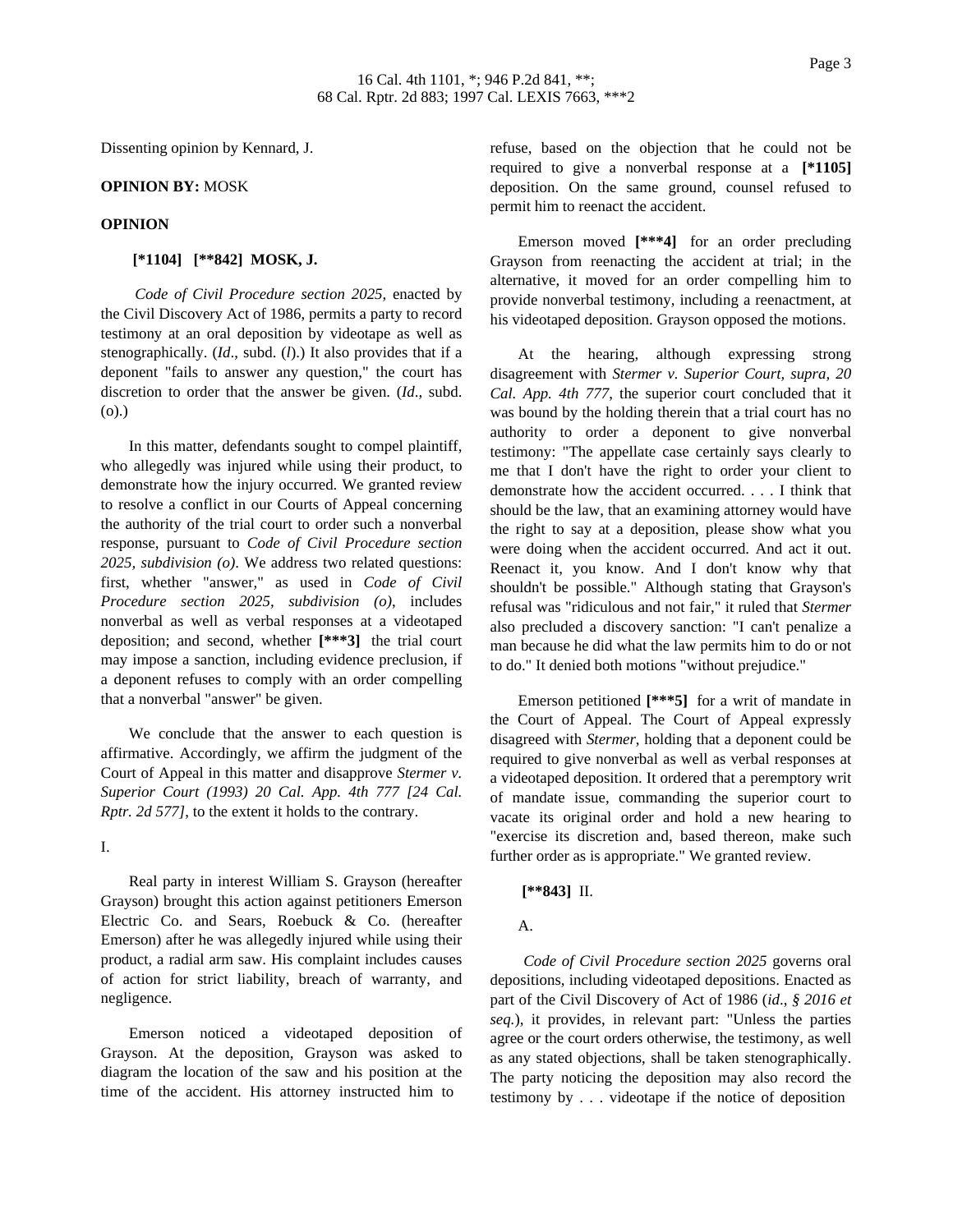stated an intention also to record the testimony by [that] method[], or if all the parties agree that the testimony may also be recorded by [that] . . . method[]. . . . Examination and cross-examination of the deponent shall **[\*1106]** proceed **[\*\*\*6]** as permitted at trial under the provisions of the Evidence Code." ( *Code Civ. Proc., § 2025*, subd. (*l*)(1).)

*Code of Civil Procedure section 2025* also permits a party to enforce the discovery right. It thus provides: "If a deponent fails to answer any question . . ., the party seeking discovery may move the court for an order compelling that answer . . . ." (*Id*., subd. (o).) If a party deponent fails to obey an order to do so, the court may "make those orders that are just against the disobedient party." (*Ibid*.)

## B.

**(1a)** Grayson contends that the *Code of Civil Procedure section 2025, subdivision (o)*--in referring to a deponent's failure to "answer any question"--"clearly and unambiguously" applies only to a verbal answer. He relies on *Stermer v. Superior Court, supra, 20 Cal. App. 4th 777*, which so holds.  $<sup>1</sup>$ </sup>

> 1 In *Stermer*, as here, the nonverbal testimony at issue was a "physical reenactment." ( *Stermer v. Superior Court, supra, 20 Cal. App. 4th at p. 779*.) In that case, the defendants--the manufacturer and the seller of an infant car seat--were sued by the parents of a child killed in an automobile accident. At a videotaped deposition of the mother, defendants' counsel asked her to "perform, before the camera, the manner in which she placed and secured the infant into the car seat." (*Ibid*.) The Court of Appeal concluded that she could not be compelled to do so. ( *Id. at p. 782*.)

**[\*\*\*7]** The reliance is misplaced. *Stermer* concluded that requiring a nonverbal response was "beyond the pale of the discovery act." ( *Stermer v. Superior Court, supra, 20 Cal. App. 4th at p. 781*.) It reasons as follows. "The term 'question' is defined as 'an interrogative expression often used to test knowledge.' [Citation.] To 'answer' a question is simply 'to speak or write in reply' thereto. [Citation.] However, a reenactment at a deposition requires something more than a mere answer--it requires that the deponent perform a host of nonverbal actions that go well beyond answering

questions. In other words, the reenactment necessarily includes a series of acts by the deponent which are not of a verbal nature." (*Ibid*.)

The reasoning is unpersuasive. The language, context, and legislative history of *Code of Civil Procedure section 2025, subdivision (o)*, compel a different conclusion.

To "answer" a question is, as *Stermer* observed, " 'to speak or write in reply' thereto" (*20 Cal. App. 4th at p. 781*); but it is not *simply* that. To "answer" is *also* "to act in response to a request" (Webster's New Internat. Dict. (3d ed. 1961) p. 90); it is a "general term . **[\*\*\*8]** . . and is used without **[\*1107]** especial suggestion for any action of saying, writing, or *doing* something called for in return." (*Ibid*., italics added.) Construing "answer" in *Code of Civil Procedure section 2025, subdivision (o)*, to include nonverbal as well as verbal responses at a videotaped deposition is thus in accord with the "usual, ordinary" meaning of the word. ( *Selma Auto Mall II v. Appellate Department (1996) 44 Cal. App. 4th 1672, 1685 [52 Cal. Rptr. 2d 599]* ["In construing a statute . . . [w]e look first to the language of the statute and accord the words their usual, ordinary . . . meaning in light of the purpose for which the statute was enacted."].)

**(2a)** Construing "answer" in *Code of Civil Procedure section 2025, subdivision (o)*, to include nonverbal as well as verbal responses at a videotaped deposition also harmonizes the provision with the requirement of *Code of Civil Procedure section 2025*, subdivision **[\*\*844]** (*l*)(1) that "[e]xamination and cross-examination of the deponent shall proceed as permitted at trial under the provisions of the Evidence Code." It is undisputed that at trial evidence may include a nonverbal answer to a question, **[\*\*\*9]** including a physical demonstration or reenactment of an incident. ( *People v. Buttles (1990) 223 Cal. App. 3d 1631, 1639 [273 Cal. Rptr. 397]*; *DiRosario v. Havens (1987) 196 Cal. App. 3d 1224, 1230-1233 [242 Cal. Rptr. 423]*.)

Construing "answer" in *Code of Civil Procedure section 2025, subdivision (o)*, to include nonverbal as well as verbal responses at a videotaped deposition also serves what we have previously recognized as one of the legislative purposes of the discovery statutes: principally, to educate the parties concerning their claims and defenses so as to encourage settlements and to expedite and facilitate trial. ( *Greyhound Corp. v. Superior Court (1961) 56 Cal. 2d 355, 376 [15 Cal. Rptr. 90, 364 P.2d*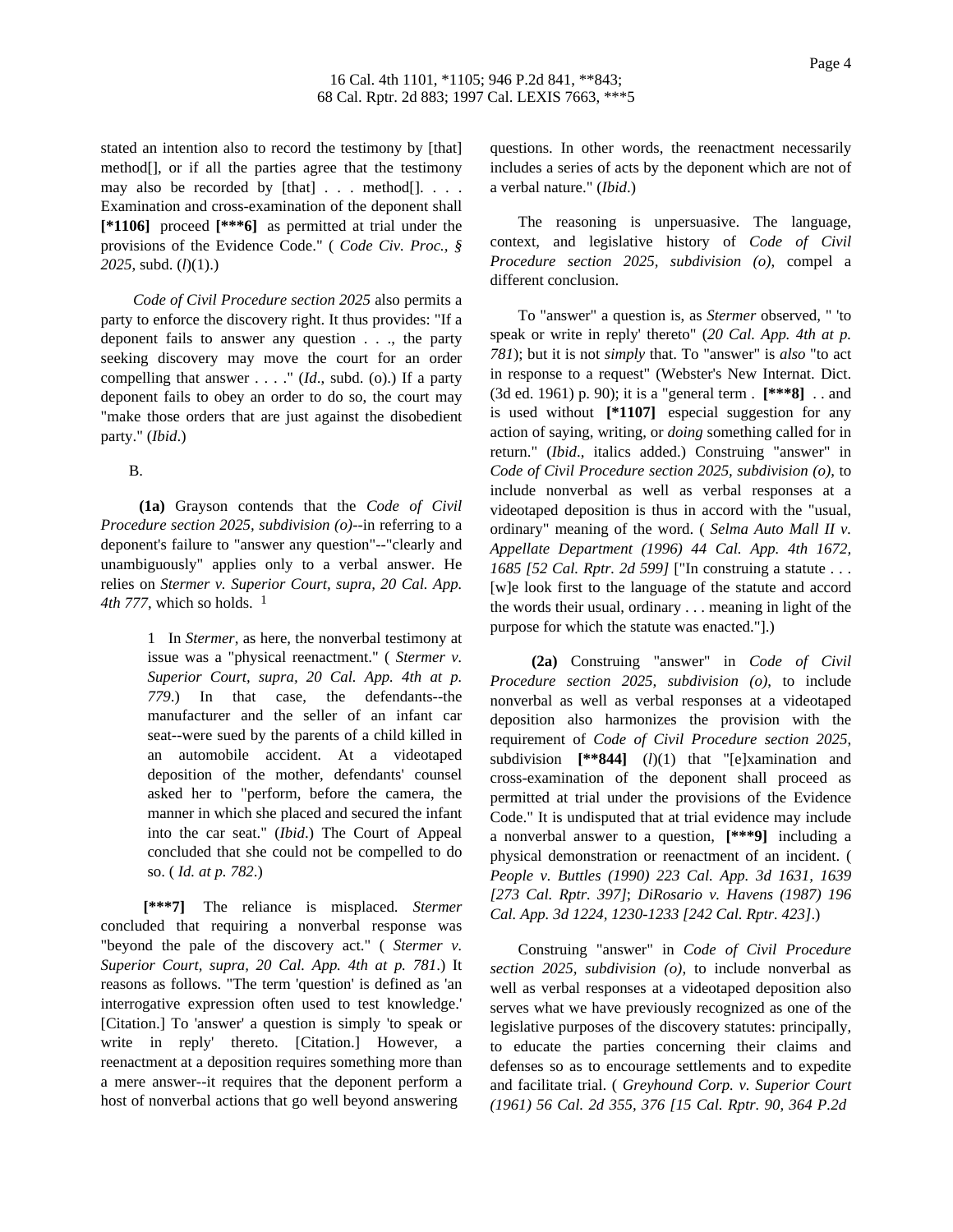*266]*.) "Certainly, it can be said, that the Legislature intended to take the 'game' element out of trial preparation while yet retaining the adversary nature of the trial itself. One of the principal purposes of discovery was to do away 'with the sporting theory of litigation--namely, surprise at trial.' " (*Ibid*.)

**(3)** As we explained in *Greyhound*, in order to accomplish this purpose, the discovery statutes "must be construed liberally in favor of disclosure." **[\*\*\*10]** (*56 Cal. 2d at p. 377*.) We observed that the discovery statutes "vest . . . wide discretion in the trial court in granting or denying discovery" ( *id. at p. 378*), but emphasized that "appellate courts in passing on orders granting or denying discovery should not use the trial court's discretion argument to defeat the liberal policies of the statute" ( *id. at p. 379*). We also acknowledged the broad scope of the discovery right, permitting a deponent to be examined " 'regarding any matter, not privileged, which is relevant to the subject matter involved in the pending action' "--even if the testimony will **[\*1108]** not be admissible at trial--so long as it " 'appears reasonably calculated to lead to the discovery of admissible evidence.' " ( *Id. at p. 370*, quoting former *Code Civ. Proc., § 2016, subd. (b)*, as amended by Stats. 1959, ch. 1590, § 1, p. 3920.)

Our conclusions in *Greyhound* apply equally to the new discovery statutes enacted by the Civil Discovery Act of 1986, which retain the expansive scope of discovery. (See *Code Civ. Proc., § 2017, subd. (a)* ["Unless otherwise limited by order of the court in accordance with this article, any party may obtain discovery **[\*\*\*11]** regarding any matter, not privileged, that is relevant to the subject matter involved in the pending action or to the determination of any motion made in that action, if the matter either is itself admissible in evidence or appears reasonably calculated to lead to the discovery of admissible evidence."].)

**(2b)** Construing "answer" in *Code of Civil Procedure section 2025, subdivision (o)*, to include nonverbal as well as verbal responses at a videotaped deposition is also supported by the legislative history of the statute. The Civil Discovery Act of 1986 was enacted as a "comprehensive revision of the statutes governing discovery" intended to "bring California law closer to the discovery provisions of the Federal Rules of Civil Procedure." (Sen. Com. on Judiciary, Analysis of Assem. Bill No. 169 (1985-1986 Reg. Sess.) p. 10.) Among the

discovery tools available under the Federal Rules of Civil Procedure (28 U.S.C.) at that time, as now, were videotaped depositions. Thus, as *rule 30(b)(4) of the Federal Rules of Civil Procedure* then stood, the parties could stipulate, or, upon motion, the court could order, that a deposition be recorded by videotape. As then construed by the federal courts, **[\*\*\*12]** the rule encompassed nonverbal as well as verbal responses, including reenactments. (See *Roberts v. Homelite Div. of Textron, Inc. (N.D.Ind. 1986) 109 F.R.D. 664, 668* [reenactment of a lawn mower injury]; *Carson v. Burlington Northern Inc. (D.Neb. 1971) 52 F.R.D. 492, 493* [reenactment of a steel press injury]; see also *Kiraly v. Berkel, Inc. (E.D.Pa. 1988) 122 F.R.D. 186, 188* [reenactment of meat slicer injury]; *Rice's Toyota World v. S.E. Toyota Dist. (M.D.N.C. 1987) 114 F.R.D. 647, 650* ["Video depositions have also been authorized in order to permit the witness to reconstruct **[\*\*845]** an accident. Aside from its use at trial, such a deposition has discovery value by making a record of the description of the event that cannot possibly be made by a mere stenographic deposition."].) 2

> 2 Grayson urges that, unlike *Code of Civil Procedure section 2025*, the then current federal rule did not permit a party to obtain a videotaped deposition as of right, but only by stipulation or court order. We find the distinction of no significance. Indeed, the federal rule was subsequently amended, in 1993, to permit a party to notice a videotaped deposition without either stipulation of counsel or court order. (See *Fed. Rules Civ.Proc., rule 30*, 28 U.S.C., advisory com. note to 1993 amendments to subd. (b).) It has been liberally construed to permit a party to obtain a nonverbal response to a question, including a reenactment. (See, e.g., *Gillen v. Nissan Motor Corp. in U.S.A. (E.D.Pa. 1994) 156 F.R.D. 120, 122* [compelling "demonstration" of seatbelt defect].)

**[\*\*\*13]** It appears, moreover, that a legislative purpose for initially authorizing videotaping of depositions, under former *Code of Civil Procedure section* **[\*1109]** *2019*, was precisely to allow the recording of nonverbal as well as verbal responses by a deponent. A report by the Assembly Committee on Judiciary thus refers to the "improvements" in the discovery procedures under that provision--which were continued under the Civil Discovery Act of 1986 (see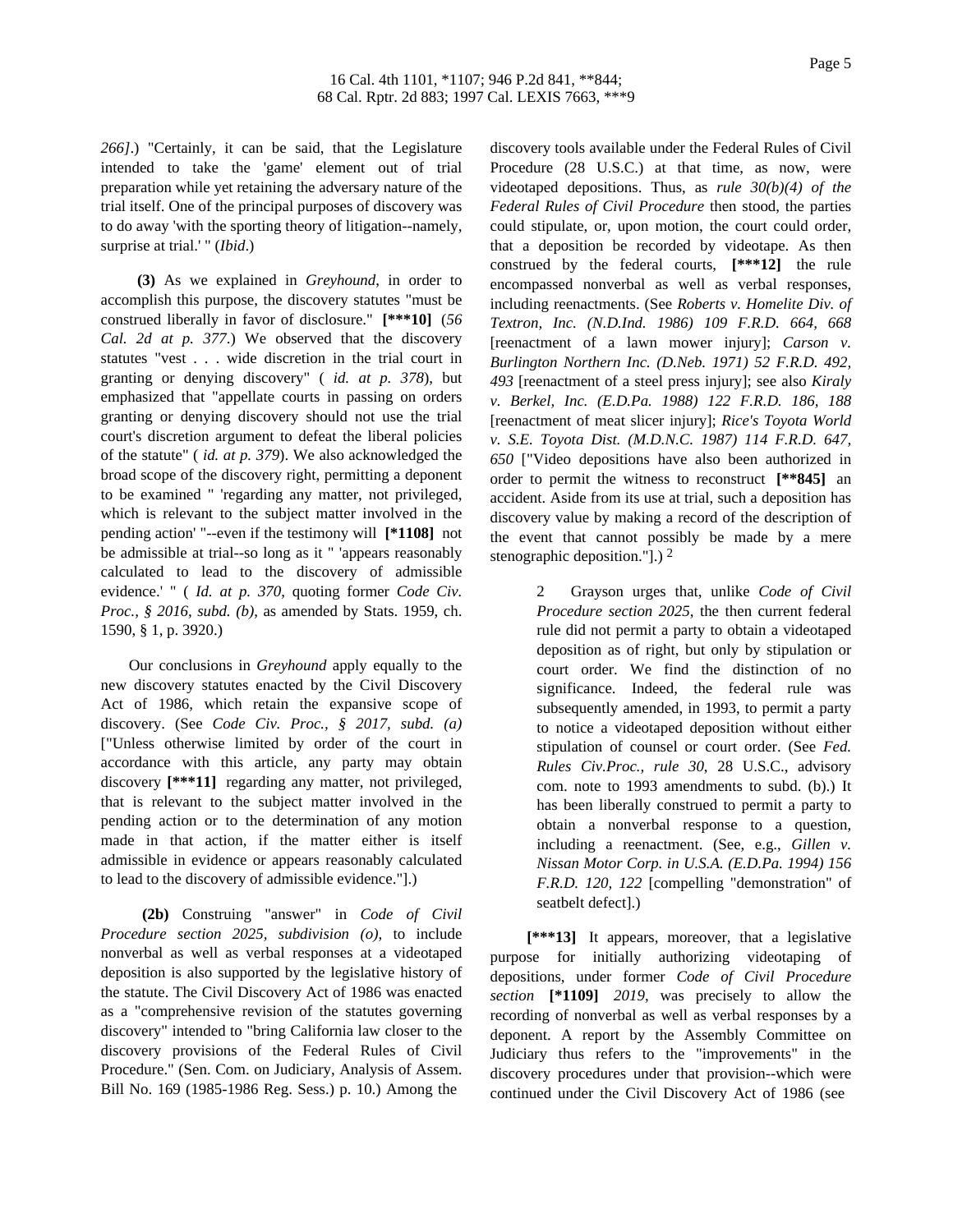*Code Civ. Proc. § 2025*, subd. (*l*))--as including the use of videotaping to "permit the recording of both the spoken word and gestures and demeanor of witnesses." (Assem. Com. on Judiciary, Analysis of Assem. Bill No. 2473 (1979-1980 Reg. Sess.) p. 2.) The same legislative history also indicates that such authorization of videotaped depositions was intended to supersede our decision in *Bailey v. Superior Court (1977) 19 Cal. 3d 970 [140 Cal. Rptr. 669, 568 P.2d 394]*, which involved a request by the defendant for an order compelling the reenactment of an accident--as here, involving a radial arm saw--at a videotaped deposition. (Assem. Com. on Judiciary, Analysis of Assem. Bill No. 2473 (1980 Reg. Sess.) p. 2.) In *Bailey* **[\*\*\*14]** , we noted the disparity between the California and the federal rules governing depositions. ( *Bailey v. Superior Court, supra, 19 Cal. 3d at pp. 974-975, fn. 5*.) We concluded that the Code of Civil Procedure did not permit videotaped depositions without the mutual consent of the parties. ( *Id. at p. 978*.) We emphasized that "[w]hether this court believes videotaping is as reliable as, or more advantageous than, the traditional means of recording a deposition is not the issue." ( *Id. at p. 977*.) We explained that it was for the Legislature to determine whether methods of recording and reporting depositions other than stenographic and written transcriptions should be authorized. ( *Id. at p. 978*.) By amending the discovery statutes to permit videotaped depositions, the Legislature expressly so determined.

Grayson warns that construing "answer" in *Code of Civil Procedure section 2025, subdivision (o)*, to include nonverbal as well as verbal responses at a videotaped deposition will inevitably result in discovery abuse because demonstrations and reenactments are "inherently misleading."

He is unpersuasive. Far from "inherently misleading," a demonstration or reenactment **[\*\*\*15]** of an incident may well provide a more direct and accurate description than a verbal description of the same event. <sup>3</sup>

> 3 One practice guide, Weil and Brown, California Practice Guide: Civil Procedure Before Trial 2 (The Rutter Group 1996) paragraph 8:659, at pages 8E-72 to 8E-73, indicates that initial concerns about abusive use of videotaped depositions have proven unfounded: "In the past, lawyers worried that the witness might be distracted by the video camera; or that opposing

counsel might engage in unnecessary theatrics. But experience with videotape generally proves otherwise. [P] First of all, videotaping usually *cuts down on abuses by counsel* during the deposition  $\ldots$  .  $[P]$  It also tends to make the *witness more candid*. . . . [P] It also provides a far *better record* of the examination than any transcript or audiotape. . . . [P] The deponent can be requested to demonstrate or 'act out' what happened. For example, in product liability cases, the plaintiff can be asked to show how he or she *used* the product (often providing invaluable evidence where misuse is claimed)." (Original italics.)

**[\*\*\*16] [\*1110]** Grayson also argues that construing "answer" in *Code of Civil Procedure section 2025, subdivision (o)*, to include nonverbal as well as verbal responses at a videotaped deposition will create undue risks and burdens **[\*\*846]** for the deponent because, unlike trials, depositions are not subject to control by a judge.

Again he is unpersuasive. *Code of Civil Procedure section 2025* provides extensive safeguards against discovery abuse that do not require judicial intervention, including procedural requirements concerning who may operate the recording equipment, the nature of the area used for recording the testimony, and proscriptions against distorting the appearance or demeanor of participants in the deposition by the use of camera or sound recording techniques. (*Id*., subd. (*l*)(2)(A)-(I).) A deponent may also interpose, on the stenographic and videotaped record, objections concerning any errors or irregularities in response to a request for a demonstration or reenactment. (*Id*., subd. (m).)

*Code of Civil Procedure section 2025* also permits judicial intervention. It provides that any party, any deponent, or any other affected natural person or organization **[\*\*\*17]** may promptly move the court for a protective order, whether "[b]efore, during, or after a deposition." (*Id*., subd. (i).) The court retains broad discretion to order limitations or conditions on the party seeking to carry out a videotaped reenactment to protect against "unwarranted annoyance, embarrassment, or oppression, or undue burden and expense." (*Ibid*.; see also *id*., subd. (n).) The court may also appoint a referee to preside over the deposition and rule on any objections. (*Id*., § 639.)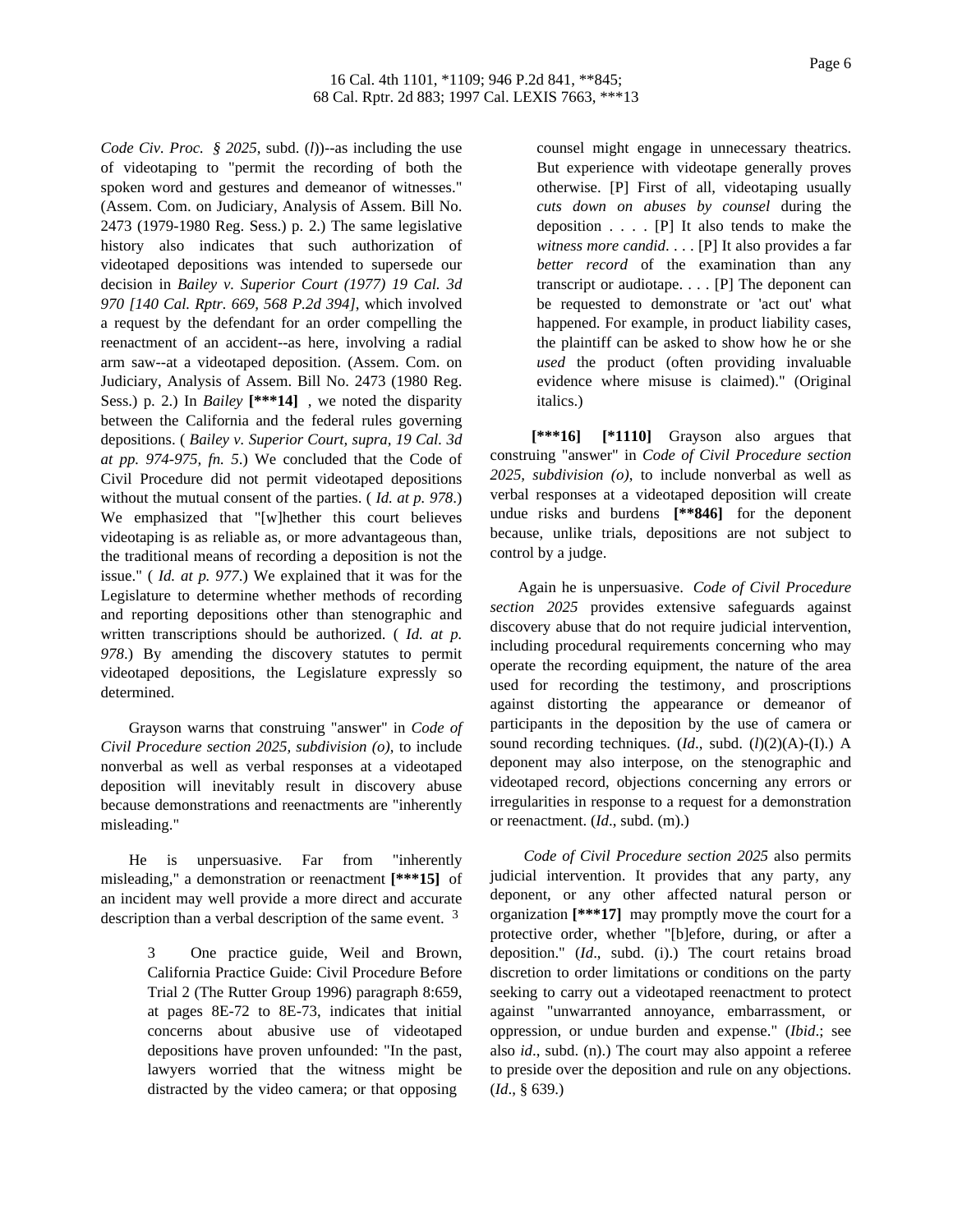Generally, a deponent seeking a protective order will be required to show that the burden, expense, or intrusiveness involved in the videotaped deposition clearly outweighs the likelihood that the information sought will lead to the discovery of admissible evidence. ( *Code Civ. Proc., § 2017, subd. (c)*.) It is also grounds for relief that a reenactment at a videotaped deposition would be unreasonably cumulative or duplicative, or unduly burdensome or expensive. (*Id*., *§ 2019, subd. (b)*.) In the appropriate case, the court may limit or preclude the request for a reenactment altogether, on safety, feasibility, or other grounds. (*Id*., *§ 2025, subd. (i)*.) The need for, **[\*\*\*18]** and nature of, **[\*1111]** such a protective order will, of course, depend on the circumstances of the individual case. 4

> 4 Federal precedents offer numerous examples of orders permitting videotaped demonstrations but imposing conditions, for safety or other reasons. (See, e.g., *Roberts v. Homelite Div. of Textron, Inc., supra, 109 F.R.D. at p. 668* [compelling videotaped reenactment of accident with a lawn mower, provided that "the re-enactment must be conducted so that the safety of the parties is in no way jeopardized"]; *Carotenuto v. Emerson Electric Company* (E.D.Pa. 1990) 1990 WL 198820, p. \*1 [compelling reenactment of accident with a radial arm saw, provided that the plaintiff "will not be compelled to demonstrate what happened to him on an operating machine"]; *Carson v. Burlington Northern Inc., supra, 52 F.R.D. at p. 493* [compelling reenactment of a steel press injury, provided that the "plaintiff shall not be requested to actually touch or operate the machine in question"]; see also *Brown v. Bridges (Fla.Dist.Ct.App. 1976) 327 So.2d 874, 876* [compelling demonstration of karate maneuvers, subject to "imposition of additional safeguards, if any, which the trial court may find to be necessary and proper"].)

**[\*\*\*19]** Finally, Grayson urges that construing "answer" in *Code of Civil Procedure section 2025, subdivision (o)*, to include nonverbal as well as verbal responses at a videotaped deposition would be inconsistent with our admonition in *People v. Dabb (1948) 32 Cal. 2d 491 [197 P.2d 1]* concerning the potential misuse of motion picture evidence. We observed: "A motion picture of the artificial recreation of

an event may unduly accentuate certain phases of the happening, and because of the forceful impression made upon the minds of the jurors by this kind of evidence, it should be received with caution." ( *Id. at p. 498*)

*Dabb* is inapposite; it involved the admissibility of motion picture reenactments at a criminal trial, not their availability for discovery purposes. The use of a videotaped reenactment *at trial* is a separate question, not raised here. Notably, however, *Code of Civil Procedure section 2025* makes extensive provision for the trial court to receive videotaped depositions, for use at trial or any other hearing in the action, with appropriate caution. Thus, a party intending to offer any part of a videotaped deposition at a trial or hearing must provide written notice **[\*\*\*20]** of such intent in sufficient time for objections to be made and ruled on by the judge, and for any editing of the tape. ( *Code Civ. Proc., § 2025*,  $[*\ast 847]$  subd.  $(l)(2)(I)$ .) The court also has broad discretion to exclude videotaped demonstrations or reenactments at trial. ( *Ehrhardt v. Brunswick, Inc. (1986) 186 Cal. App. 3d 734, 741 [231 Cal. Rptr. 60]*.) 5

> 5 Although a deponent may be compelled to reenact an accident at a videotaped deposition, it does not follow that the recording will be admissible at trial. It may be excluded, for example, based on problems of hearsay, authenticity, relevance, probative value as weighed against prejudice, or undue consumption of time. (See *DiRosario v. Havens, supra, 196 Cal. App. 3d at p. 1231*; *Evid. Code, § 1220*, *1401*, *210*, *351*, *352*.) *Dabb* emphasized: "Protection against falsification or misrepresentation lies in the requirement of preliminary proof that the picture is an accurate reproduction of the scene or event which it depicts, and in the opportunity for cross-examination of the witnesses making such proof." ( *People v. Dabb, supra, 32 Cal. 2d at p. 498*.) Several recent articles have discussed the admissibility of videotaped evidence at trial. (See Note, *Roll Tape--Admissibility of Videotape Evidence in the Courtroom* (1996) *26 U. Mem. L.Rev. 1445, 1452* ["The video's use to depict reenactments of crimes and accidents is considered one of the most powerful uses of videotape evidence. . . . [T]he video reconstruction or reenactment is among the most difficult to get admitted into evidence . . . . "];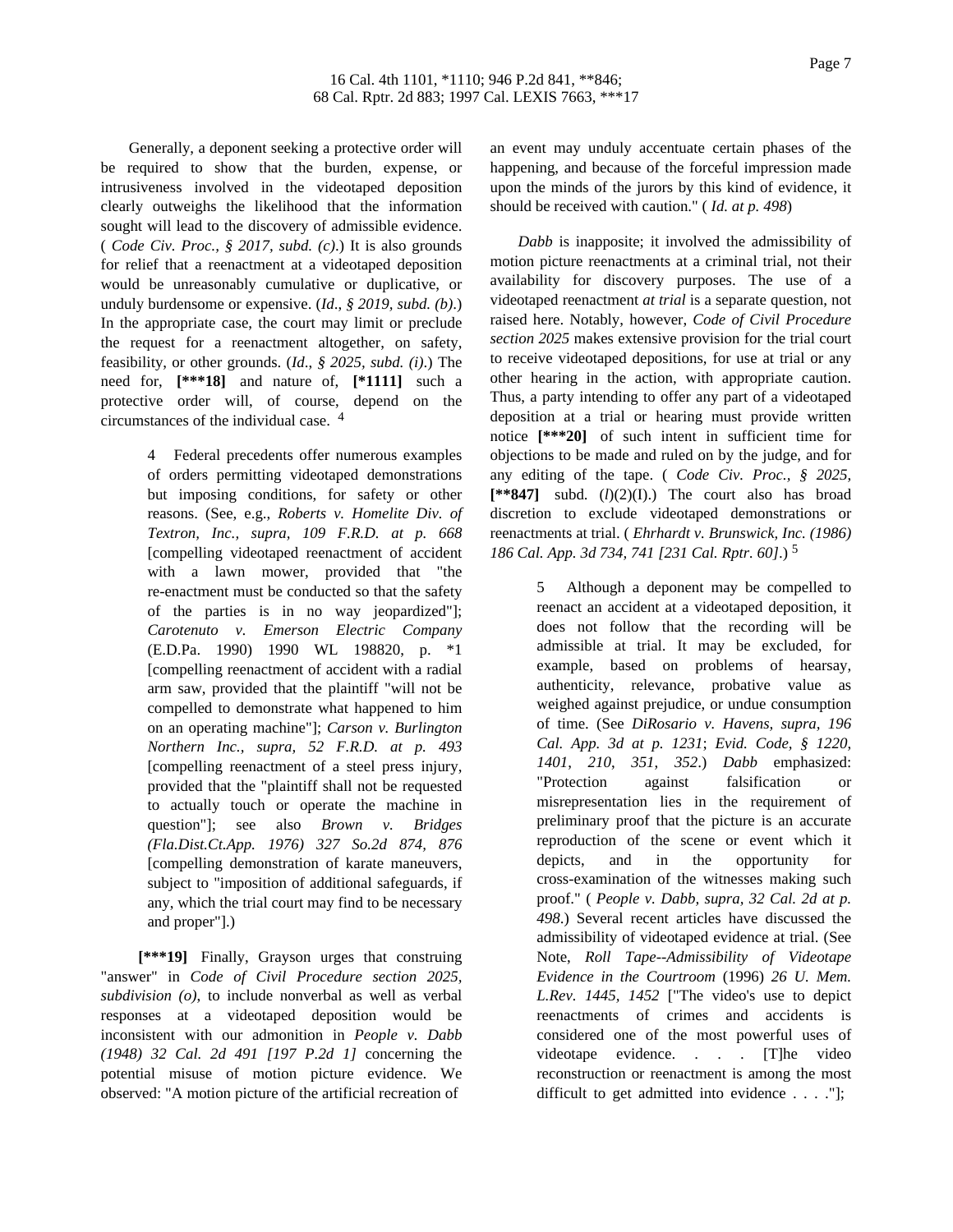Comment, *Truth, Lies, and Videotape: Are Current Federal Rules of Evidence Adequate?* (1992) 21 Sw. U. L.Rev. 1199, 1205-1214).]

**[\*\*\*21] (1b)** For all these reasons, we conclude that *Code of Civil Procedure section 2025, subdivision (o)*, should be construed to include nonverbal as **[\*1112]** well as verbal responses at a videotaped deposition--which may require a deponent to perform a demonstration or reenactment at the request of a party.

C.

**(4)** *Code of Civil Procedure section 2025, subdivision (o)*, in relevant part provides: "If a deponent fails to obey an order entered under this subdivision, the failure may be considered a contempt of court. In addition, if the disobedient deponent is a party to the action . . . the court may make those orders that are just against the disobedient party . . ., including the imposition of an issue sanction, an evidence sanction, or a terminating sanction under *Section 2023*."

It follows from the foregoing that a deponent refusing to comply with an order by the trial court requiring him to perform a demonstration or reenactment may be subject to discovery sanctions, at the discretion of the court. Disobeying a court order to reenact an accident at a videotaped deposition may constitute a misuse of the discovery process. ( *Code Civ. Proc., § 2023, subd. (a)(7)*.) As in the case of **[\*\*\*22]** any discovery abuse, "the court, after notice to any affected party, person, or attorney, and after opportunity for hearing," may impose a sanction "against anyone engaging in conduct that is a misuse of the discovery process." (*Id*., subd. (b).) Among the authorized sanctions, a court may require the deponent to pay reasonable expenses, including attorney fees (*id*., subd. (b)(1)); it may also impose an issue sanction (*id.*, subd. (b)(2)), or an evidence sanction, prohibiting the offending party from introducing designated matters in evidence (*id*., subd. (b)(3).) In the extreme case, it may also impose a terminating sanction. (*Id*., subd. (b)(4).)

# III.

In this matter, Grayson refused at his videotaped deposition to diagram his position in relation to the radial arm saw that caused his injury; he also refused to demonstrate, using the saw, how the injury occurred. His only grounds were that he had no obligation to do so at an

"oral deposition" and **[\*1113]** that it would deprive him of the advantage of "surprise" if he performed a reenactment at trial.

The record indicates that the superior court denied Emerson's motion to compel only reluctantly, in deference **[\*\*\*23]** to the then controlling authority of *Stermer v. Superior Court, supra, 20 Cal. App. 4th 777*. Because *Stermer* is disapproved for the reasons stated herein, the matter must be remanded to the superior court for a new hearing, so that it may exercise its discretion and make such further order as is appropriate.

For these reasons, we affirm the judgment of the Court of Appeal.

George, C. J., Baxter, J., Werdegar, J., Chin, J., and Brown, J., concurred.

#### **DISSENT BY:** KENNARD

## **DISSENT**

## **[\*\*848] KENNARD, J.,**

Dissenting.--At issue in this case is whether a witness at a deposition may be compelled to reenact an event relevant to the litigation. The majority holds that a deposition witness who refuses to reenact an event "fails to answer any question" ( *Code Civ. Proc., § 2025, subd. (o)*) and therefore may be compelled to perform the reenactment.

I disagree. The Legislature has specified in detail the procedures by which parties to a lawsuit may seek discovery, yet has made no provision for compelling deposition witnesses to reenact events. Unlike the majority, I would not upset the Legislature's careful balancing of interests in the field of civil discovery by judicially creating **[\*\*\*24]** a new discovery procedure compelling deposition witnesses to perform reenactments.

I

Plaintiff was injured while using a radial arm saw manufactured by defendant Emerson Electric Co. and sold by defendant Sears, Roebuck & Co. (hereafter collectively defendants). Plaintiff sued defendants and others claiming they were legally responsible for his injuries. At plaintiff's videotaped deposition, defendants' counsel asked plaintiff's counsel whether he would allow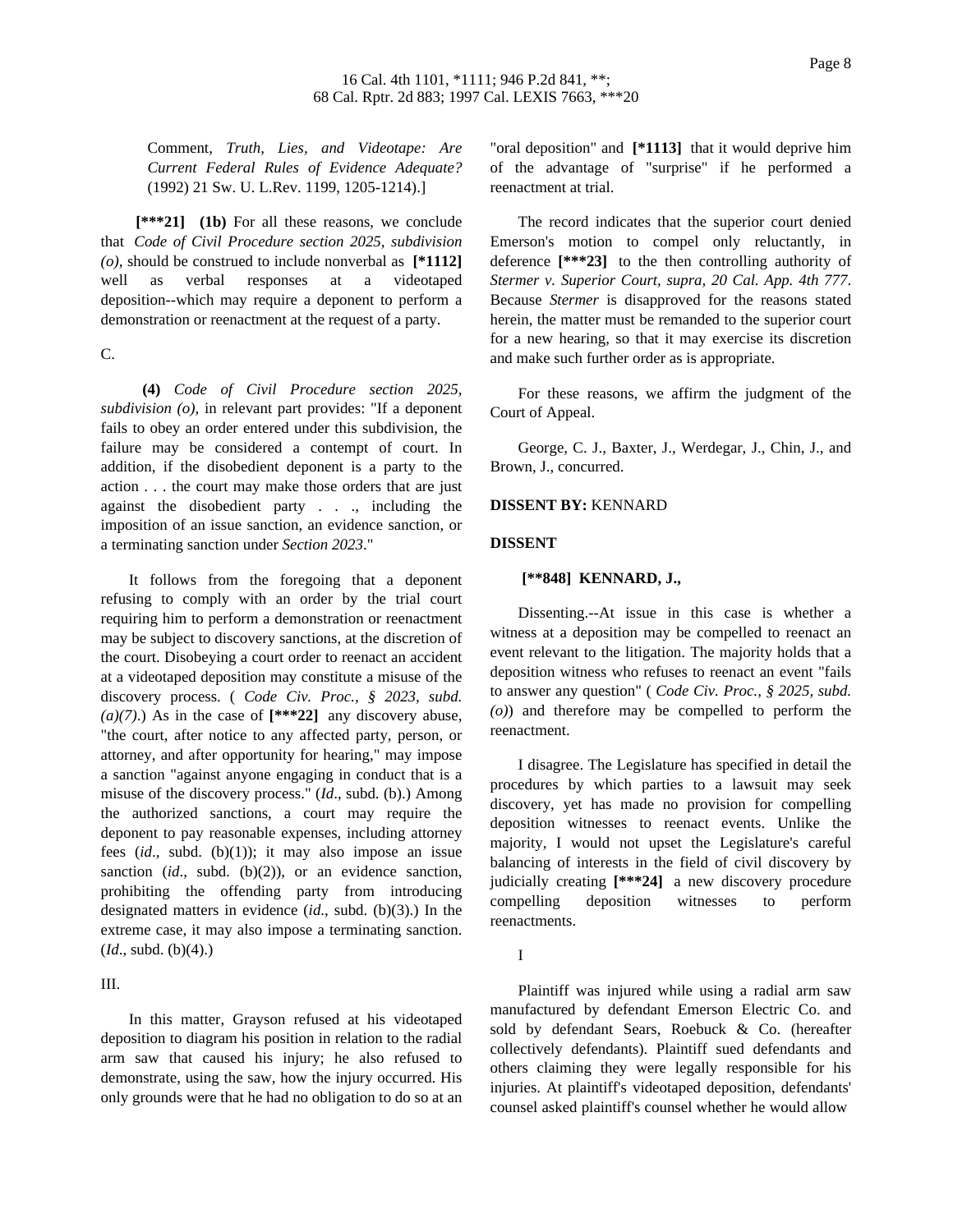plaintiff to reenact the accident; plaintiff's counsel replied he would not. Defendants then moved the trial court for an order precluding plaintiff from introducing at trial any "nonverbal testimony demonstrating the circumstances of the accident" or, in the alternative, for an order under subdivision (o) of *Code of Civil Procedure 2025* compelling plaintiff at his deposition to reenact the accident. (Unattributed statutory references hereafter are to the Code of Civil Procedure.)

The trial court denied the order, relying on *Stermer v. Superior Court (1993) 20 Cal. App. 4th 777 [24 Cal. Rptr. 2d 577]*, which held that the discovery statutes do not authorize a court to compel a deponent to perform a **[\*1114]** reenactment. **[\*\*\*25]** Defendants petitioned the Court of Appeal for a writ of mandate. The Court of Appeal granted the writ, disagreeing with *Stermer* and holding that a deposition witness can be compelled to reenact an event. It directed the trial court to reconsider the matter and to exercise its discretion to decide whether to compel plaintiff to reenact the accident. Plaintiff petitioned this court for review.

## II

Nowhere in California's detailed statutes addressing discovery and depositions has the Legislature explicitly authorized a party to compel a deposition witness to reenact an event. *Subdivision (o) of section 2025* does provide that a party taking a deposition may seek an order "compelling [an] answer" if a "deponent fails to answer any question." The majority holds that by using the phrase "answer any question" in subdivision (o) the Legislature implicitly intended to authorize a trial court to compel a deposition witness to reenact an event.

In my view, the ordinary understanding of the phrase "fails to answer any question," considered in its statutory context, does not encompass the refusal to reenact an event. Such is the conclusion as well not only of the Court of Appeal in **[\*\*\*26]** *Stermer v. Superior Court, supra, 20 Cal. App. 4th 777*, but also of the authors of a prominent civil procedure practice treatise (Weil & Brown, Cal. Practice Guide: Civil Procedure Before Trial 2 (The Rutter Group 1997) P 8:708.1, pp. 8E-82.2 to 8E-82.3).

It would be an exceedingly strange locution to describe the refusal of someone to perform a requested physical action as the "fail[ure] to answer [a] question." The following hypothetical conversation illustrates the

implausibility of this construction. A: "I asked her to show me how she had picked up the ball." B: "Did she?" A: "No. She failed to answer my question." Instead, in the context of *subdivision (o) of section 2025*, the meaning an ordinary reader would ascribe to the term "answer" in the phrase "fail to answer any question" is the dictionary's first definition: "to speak or write in reply . . . ." (Webster's New Internat. Dict. (3d ed. 1961) p. 90, [definition 1a].) By contrast, the usage of "answer" to describe a physical action rather than a verbal response, the meaning the majority prefers, usually occurs in the absence of any question, such as in, "The **[\*\*849]** Boston Tea Party was the colonists' answer **[\*\*\*27]** to the British tea tax." The statute here, however, links "answer" to "question," asking whether the deponent has "fail[ed] to answer any question." The usual meaning of the phrase "answer [a] question" is narrower than the range of meanings of the term "answer" alone. When one thinks of answers to questions, one thinks of verbal (that is, oral or written) responses, not physical actions.

**[\*1115]** Moreover, a request to reenact an event is ordinarily phrased as a command punctuated with a period (e.g., "Show us how you were using the saw at the time of injury."), not as a question punctuated with a question mark. If there has been no question, there can be no failure to answer a question. If the request is phrased as a question (e.g., "Would you show us how you were using the saw at the time of the injury?") and the deponent answers "no," there also has been no failure to answer.

Even if one were to conclude, as the majority implicitly does, that considered in isolation the statutory phrase "fails to answer any question" is ambiguous and may mean either the failure to give a verbal response or the failure to perform a requested physical action, any potential ambiguity vanishes **[\*\*\*28]** when the phrase is considered in the context of the statutory scheme governing depositions and the legislative history of *subdivision (o) of section 2025*. Those statutes and legislative history demonstrate the Legislature's understanding of depositions as a procedure in which witnesses give verbal statements; they strongly support the conclusion that a deponent can be compelled only to give verbal responses to questions.

*Section 2025* itself authorizes only "oral" DEPOSITIONS: "Any party may obtain discovery within the scope delimited by *Section 2017*, and subject to the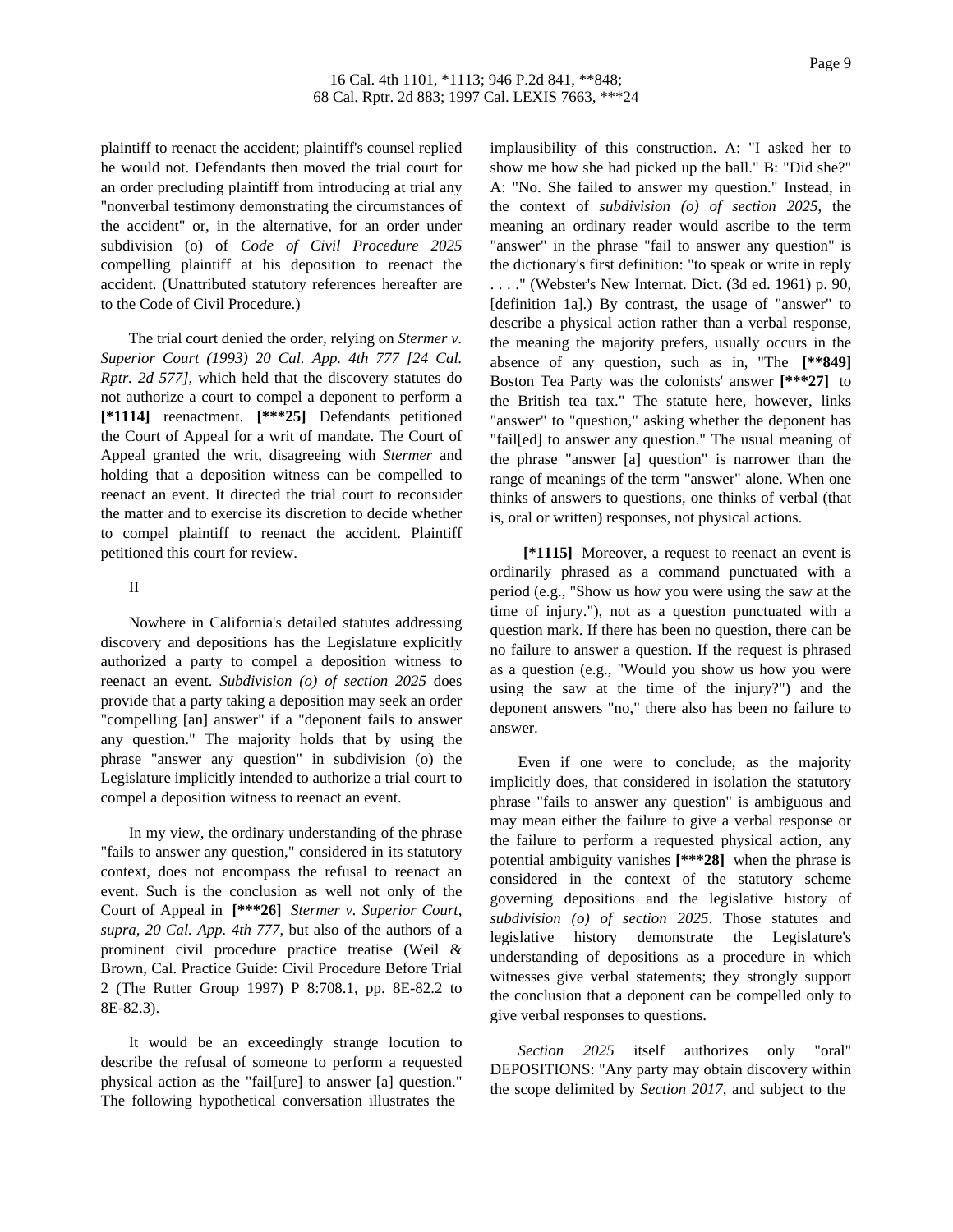restrictions set forth in *Section 2019*, by taking in California the *oral deposition* of any person, including any party to the action." (*§ 2025, subd. (a)*, italics added; see also *id*. at subd. (c).) In addition, sections 2020, 2026, and 2027 all describe *section 2025* as authorizing "oral" depositions. The word "oral" refers in the most literal way possible to a verbal response spoken by the witness: one issuing from the witness's mouth. The Legislature's use of the word "oral" as a limitation on the word "deposition" in *section 2025* is strong evidence that the Legislature intended to require of deponents only **[\*\*\*29]** that they give verbal responses to questions.

Other statutes further reinforce this conclusion. Our statutes describe the response given by a deposition witness as a "statement," a "declaration," and "testimony." (§ 17, 1878, 2002, 2004, 2025, subd. (*l*).) These provisions reflect the Legislature's understanding that a deponent's obligation is only to provide a verbal response to questions. Section 17, for example, defines the term "depose" as embracing every written "statement," a term describing a verbal response.  $1$ (Accord, *Civ. Code, § 14* [same definition].) Section 1878 defines a deposition witness as a person who makes a "declaration," another **[\*1116]** term encompassing only a verbal response. 2 Section 2004 defines a deposition as a "written declaration" as well.  $3$  Section 2002 describes a deposition as a form of "testimony," another term describing a verbal response (section 17 in turn defines the term "testify" as the uttering of a "statement").  $4$ Likewise, subdivision (*l*) of *section 2025*, the provision authorizing the videotaping of depositions, describes the deponent as giving "testimony," another word describing a verbal response, as well as providing **[\*\*\*30]** that **[\*\*850]** the deponent's "*testimony*" may be recorded by videotape. 5 (Italics added.)

> 1 "[E]very mode of oral statement, under oath or affirmation, is embraced by the term 'testify,' and every written one in the term 'depose.' " (§ 17.) An oral deposition results in a written statement, of course, when the court reporter transcribes the witness's oral statements into writing.

> 2 "A witness is a person whose declaration under oath is received as evidence for any purpose, whether such declaration be made on oral examination, or by deposition or affidavit." (§ 1878.)

> 3 "A deposition is a written declaration, under oath, made upon notice to the adverse party, for

the purpose of enabling him to attend and cross-examine." (§ 2004.)

4 "The testimony of witnesses is taken in three modes: [P] 1. By affidavit; [P] 2. By deposition; [P] 3. By oral examination." (§ 2002.)

5 "[T]he testimony . . . shall be taken stenographically. The party noticing the deposition may also record the testimony by audiotape or videotape . . . ." (*§ 2025*, subd.  $(l)(1)$ .)

**[\*\*\*31]** The legislative history of *subdivision (o) of section 2025* further supports the view that the Legislature intended the term "fails to answer any question" only to mean the failure to give a verbal response, and not the failure to perform a requested physical action. Subdivision (o) is in large measure a continuation of former section 2034, the predecessor provision for sanctioning a deponent for failing to answer a question that was enacted as part of the 1957 Civil Discovery Act. Subdivision (a) of former section 2034 used the identical term "answer any question" to describe the conduct subjecting a deponent to sanction: "If a party or other deponent refuses to *answer any question* propounded upon examination during the taking of a deposition, the examination shall be completed on other matters or adjourned, as the proponent of the question may prefer. . . . [S]uch proponent . . . may apply to the court . . . for an order compelling an answer. . . ." (Stats. 1957, ch. 1904, § 3, p. 3334, italics added.)

Nothing in the 1957 Civil Discovery Act evidences any intent by the Legislature to use the phrase "answer any question" in former section 2034 to authorize courts to compel **[\*\*\*32]** a deponent to reenact an event. The 1957 Civil Discovery Act included a provision (former *section 2019*) that, like present *section 2025*, defined a deposition as an "oral examination." At the time of former section 2034's enactment, the definitions of sections 17, 1878, 2002, and 2004 quoted above, which refer to the verbal nature of a deponent's responses, were already law, having been enacted originally as part of the 1872 Code of Civil Procedure. In addition, the deposition procedure statute that preceded the 1957 Civil Discovery Act confirms that in 1957 the common understanding of a deposition was a series of questions followed by **[\*1117]** verbal responses: "Depositions must be taken in the form of question and answer. The words of the witness must be written down, in the presence of the witness . . . . " (Former § 2006, enacted in 1872 and repealed by Stats.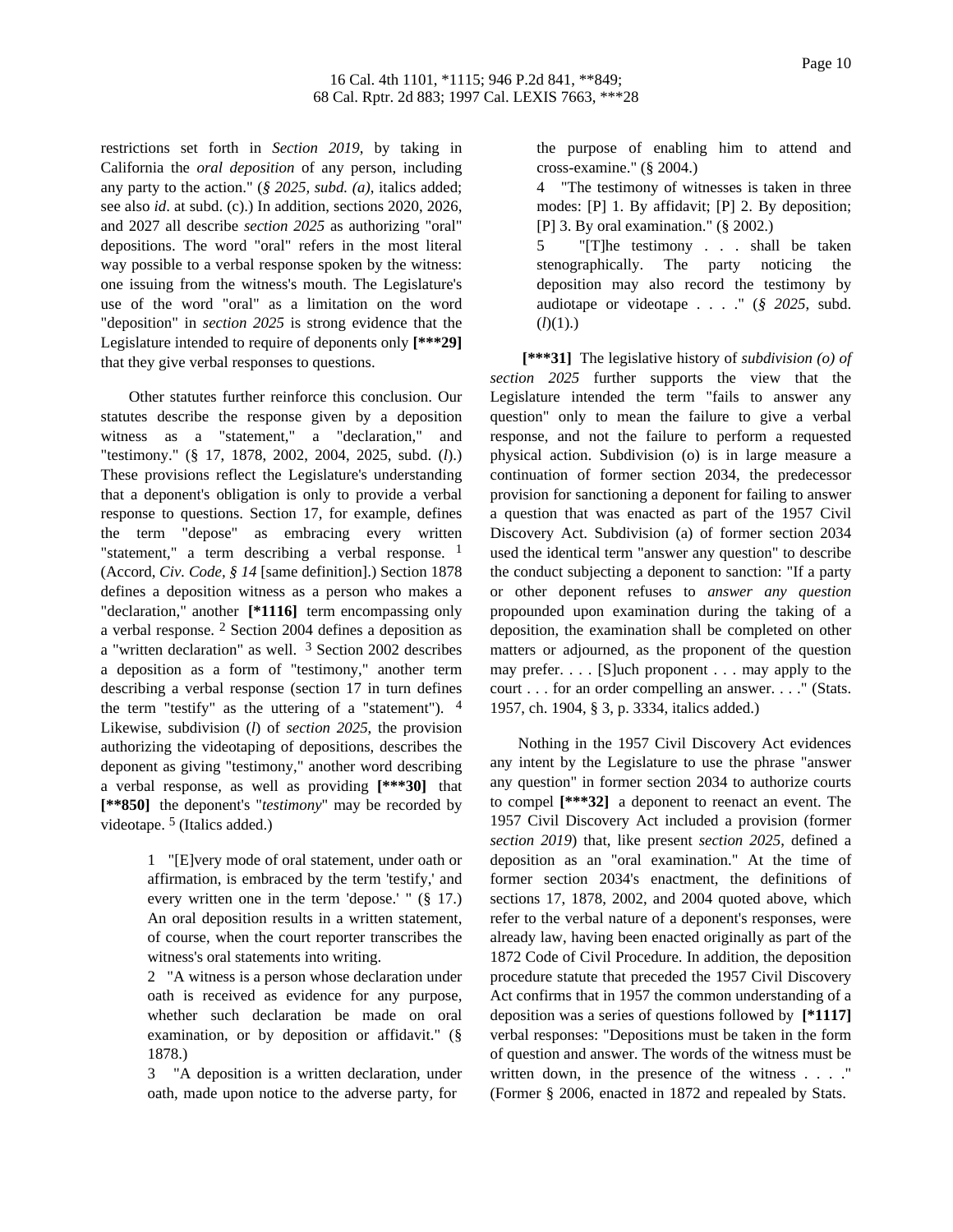1957, ch. 1904, § 1, p. 3321.) Nor does it appear that any case law or commentary regarding the 1957 Civil Discovery Act took the position that reenactments could be compelled under former section 2034, or that a deposition consisted of anything but the questions posed and the verbal responses of the deponent. (See, e.g., **[\*\*\*33]** 2 DeMeo & DeMeo, Cal. Deposition and Discovery Practice (1986 ed.) P 5.01(2), p. 5.01-3 [discussing 1957 Civil Discovery Act: "A deposition is a written declaration, under oath . . . . [P] ' "The term 'deposition' is now confined in meaning to testimony delivered in writing; testimony which in legal contemplation does not exist apart from a writing made or adopted by the witness." ' " (Quoting *People v. Hjelm (1964) 224 Cal. App. 2d 649, 655 [37 Cal. Rptr. 36]*).]; accord, *Voorheis v. Hawthorne-Michaels Co. (1957) 151 Cal. App. 2d 688, 692 [312 P.2d 51]* ["In practice the witness usually does not write out the statements but testifies before a commissioner authorized by the court to receive and transmit [the testimony] and to act as transcriber of the oral utterance."].)

There is no evidence that, in continuing to use the phrase "answer any question" in *subdivision (o) of section 2025* in the 1986 Civil Discovery Act, the Legislature intended the phrase to have any different meaning than it had in former section 2034 in the 1957 Civil Discovery Act. The 1986 Civil Discovery Act was initially drafted by a Joint Commission on Discovery appointed by the State Bar and **[\*\*\*34]** the Judicial Council. The notes to subdivision (o) by the Reporter of the Joint Commission focus exclusively on changes to the procedures for seeking sanctions for the failure to answer a question and suggest no purpose to expand the meaning of the preexisting phrase "answer any question." (State Bar/Judicial Council Joint Commission on Discovery, Proposed California Civil Discovery Act of 1986, and Reporter's Notes, reprinted in 2 Hogan & Weber, Cal. Civil Discovery (1997) appen. C, p. 404.)

Both the 1957 Civil Discovery Act and the 1986 Civil Discovery Act continue the Legislature's practice of acting explicitly and with **[\*\*851]** detail in defining the procedures for particular discovery methods, and for depositions in particular. (See, e.g., former § 2006, 2020-2021, 2023-2026, 2031-2032, and 2036-2038, all repealed by Stats. 1957, ch. 1904, § 1, p. 3321 [statutes governing depositions before enactment of the 1957 Civil Discovery Act].) In light of this history, it would have been extraordinary for the Legislature in the 1986 Civil

Discovery Act to have created a duty to perform reenactments merely by attaching a new and unspoken implication to the recycled statutory phrase **[\*\*\*35]** "answer any question."

**[\*1118]** Finally, there is a larger policy reason why this court should refrain from imposing discovery obligations that the Legislature has not explicitly set forth in the rules governing discovery procedure. Because discovery is a largely self-executing enterprise, in which the parties are expected to, and do, resolve most of their differences without judicial involvement, it is important that the rules governing it be clear. Uncertainty as to the rules increases the likelihood that the parties will be unable to resolve discovery disputes without the trial court's intervention. Although it is important that discovery rules be clear, the normal method for the clarification of statutes and rules--appellate litigation--is less available than usual. Discovery issues comprise an important part of the trial courts' business, and yet by their nature are rarely litigated on appeal. By the time of appeal, most discovery issues are moot; those that are not rarely amount to reversible error. Obtaining interlocutory review of discovery issues by petition for a writ of mandate is equally difficult. (See *Pacific Tel. & Tel. Co. v. Superior Court (1970) 2 Cal. 3d* **[\*\*\*36]** *161, 169-170 [84 Cal. Rptr. 718, 465 P.2d 854]*.)

Because appellate review is less available to perform the role of statutory clarification, certainty is best served if the procedures for discovery are limited to those clearly set forth in the statute. We followed this policy in *Bailey v. Superior Court (1977) 19 Cal. 3d 970, 977-978 [140 Cal. Rptr. 669, 568 P.2d 394]*, in which we held that depositions could not be videotaped because the Legislature had not expressly authorized videotaping. We followed it again in *Edmiston v. Superior Court (1978) 22 Cal. 3d 699 [150 Cal. Rptr. 276, 586 P.2d 590]*, where we held that a court could not order the videotaping of a medical examination conducted for discovery purposes because the Legislature had not affirmatively authorized such videotaping. ( *Id. at p. 704* ["Videotaping is not affirmatively authorized in this case and, as in *Bailey*, whether it should be 'is a matter for the Legislature to determine.' "].) I would adhere to this policy in this case as well.

## III

The majority reaches a different conclusion than I do, holding instead that a deposition witness may be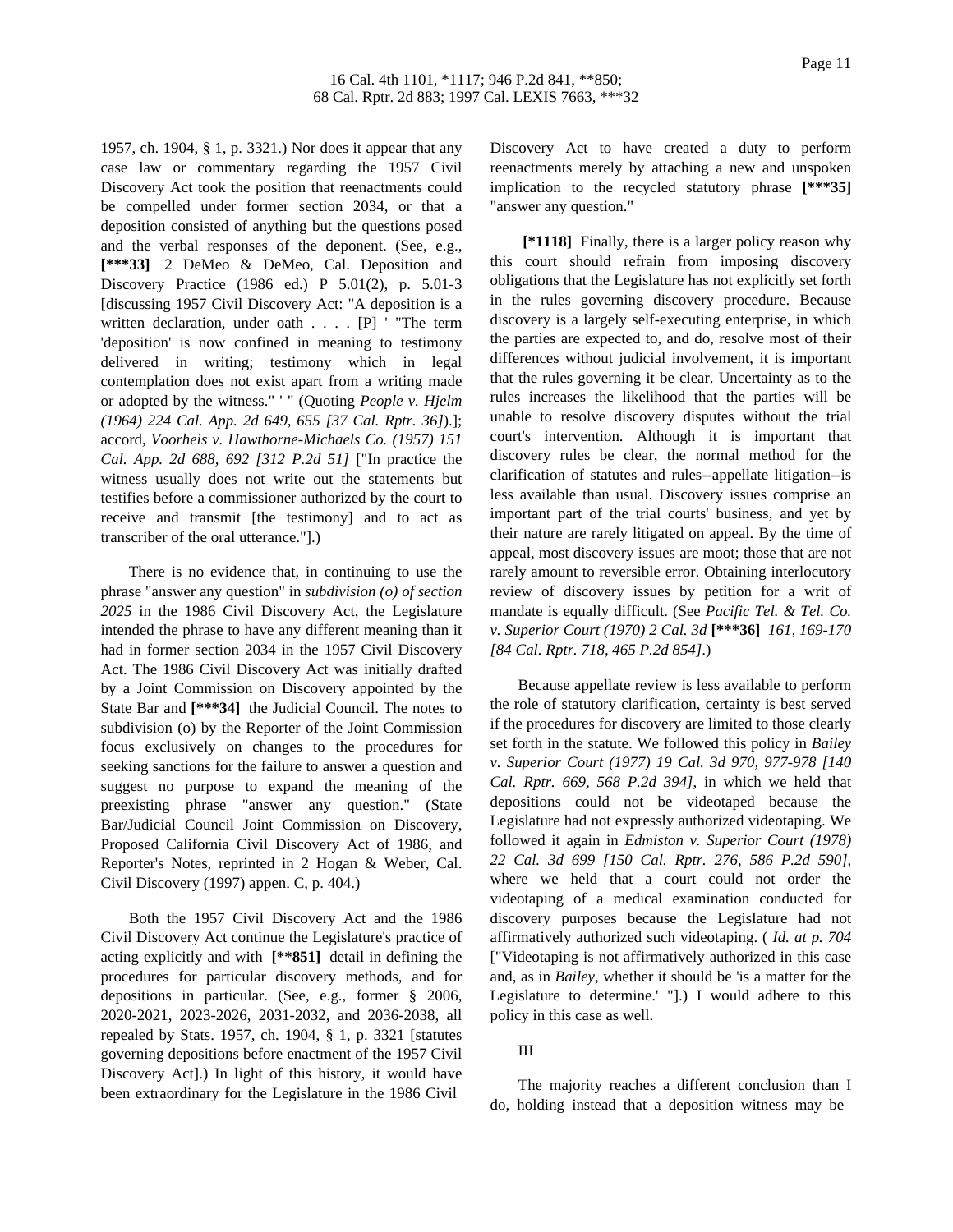compelled to reenact events relevant to the litigation. **[\*\*\*37]** In my view, the hodgepodge of reasons it puts forth in support of that conclusion is not persuasive. I shall address each of these reasons in turn.

The majority relies on a possible meaning of "answer" IT FINDS IN A DICTIONARY: "to act in response to a *request*." (Webster's New Internat. Dict., *supra*, p. 90, italics added [definition 5].) The majority ignores that the statutory phrase we are construing is "answer any *question*" (*§ 2025*, subd. **[\*1119]** (o), not "answer any request." As discussed above, a request is not a question, and the phrase "answer any question" has a narrower meaning than the word "answer" considered in isolation. Moreover, as I have shown, when subdivision (o) is considered together with the rest of *section 2025* and the other statutes bearing on depositions and witnesses (§ 17, 1878, 2002, 2004), it is clear that the Legislature has authorized courts to compel only verbal responses from deposition witnesses.

Subdivision (*l*) of *section 2025*, on which the majority relies, does not advance the majority's position. Subdivision (*l*) provides in part as follows: "Examination and cross-examination of the deponent shall proceed as permitted **[\*\*\*38]** at trial under the provisions of the Evidence Code." (*§ 2025*, subd. (*l*)(1).) There is nothing to suggest that the Legislature intended by this language to authorize compelled reenactments. The words of subdivision (*l*) themselves say nothing about reenactments, nor is there any "provision of **[\*\*852]** the Evidence Code" compelling a witness to perform a reenactment. Instead, the Evidence Code provisions governing the examination and cross-examination of witnesses address such matters as the order of examination and the scope of direct examination, cross-examination, redirect examination, and recross-examination. ( *Evid. Code, § 760- 778*.) In the absence of any Evidence Code provision providing that a trial witness may be compelled to perform a reenactment, there is no reason to believe that the Legislature understood subdivision (*l*) to implicitly authorize compelled reenactments.

The majority also asserts that our decision in *Greyhound Corp. v. Superior Court (1961) 56 Cal. 2d 355, 376-377 [15 Cal. Rptr. 90, 364 P.2d 266]* supports its holding. To the contrary, there is no contradiction between *Greyhound* and my conclusion that the Legislature has not authorized **[\*\*\*39]** compelled

reenactments. At issue in *Greyhound* was the scope of a trial court's discretion to deny discovery that was both substantively and procedurally authorized by the discovery statutes; this court held that in deciding whether to exercise its discretion to deny otherwise proper discovery a trial court must act "liberally in favor of disclosure." ( *Id. at p. 377*.) Unlike *Greyhound*, at issue here is whether the discovery sought has been procedurally authorized by the Legislature, not whether a court in its discretion should deny discovery that is procedurally authorized.

Whether information is relevant and discoverable in the abstract is a different question from whether the Legislature has authorized the particular procedure a party seeks to use to obtain the information. It is entirely consistent to acknowledge, as we did in *Greyhound Corp. v. Superior Court, supra, 56 Cal. 2d 355*, the broad scope of relevance in discovery and the presumption that a trial court should not ordinarily prohibit procedurally **[\*1120]** authorized, relevant discovery, and yet require parties to comply closely with the procedures established by the Legislature for obtaining relevant **[\*\*\*40]** information. We drew this distinction in *Bailey v. Superior Court, supra, 19 Cal. 3d 970*, and *Edmiston v. Superior Court, supra, 22 Cal. 3d 699*, when we concluded that a trial court could not order the videotaping of depositions or of medical examinations for discovery purposes because, despite the relevance of the information sought, in neither case was videotaping expressly authorized by statute.

The majority also attempts to spin the Senate Judiciary Committee's statement that "[i]n general, the revisions [of the 1986 Civil Discovery Act] would bring California law closer to the discovery provisions of the Federal Rules of Civil Procedure" (Sen. Com. on Judiciary, Analysis of Assem. Bill No. 169 (1985-1986 Reg. Sess.) p. 9) into an expression of specific intent by the Legislature to authorize compelled reenactments by deponents. In the majority's view, the Legislature intended by this general and unfocused statement directed at the whole of the 1986 Civil Discovery Act to incorporate wholesale the state of federal law circa 1986 concerning compelled reenactments; in the majority's view also, federal law at that time conclusively authorized compelled reenactments.

**[\*\*\*41]** This argument ignores the actual text of *section 2025*, as well as that of the other relevant statutory provisions discussed above. As I have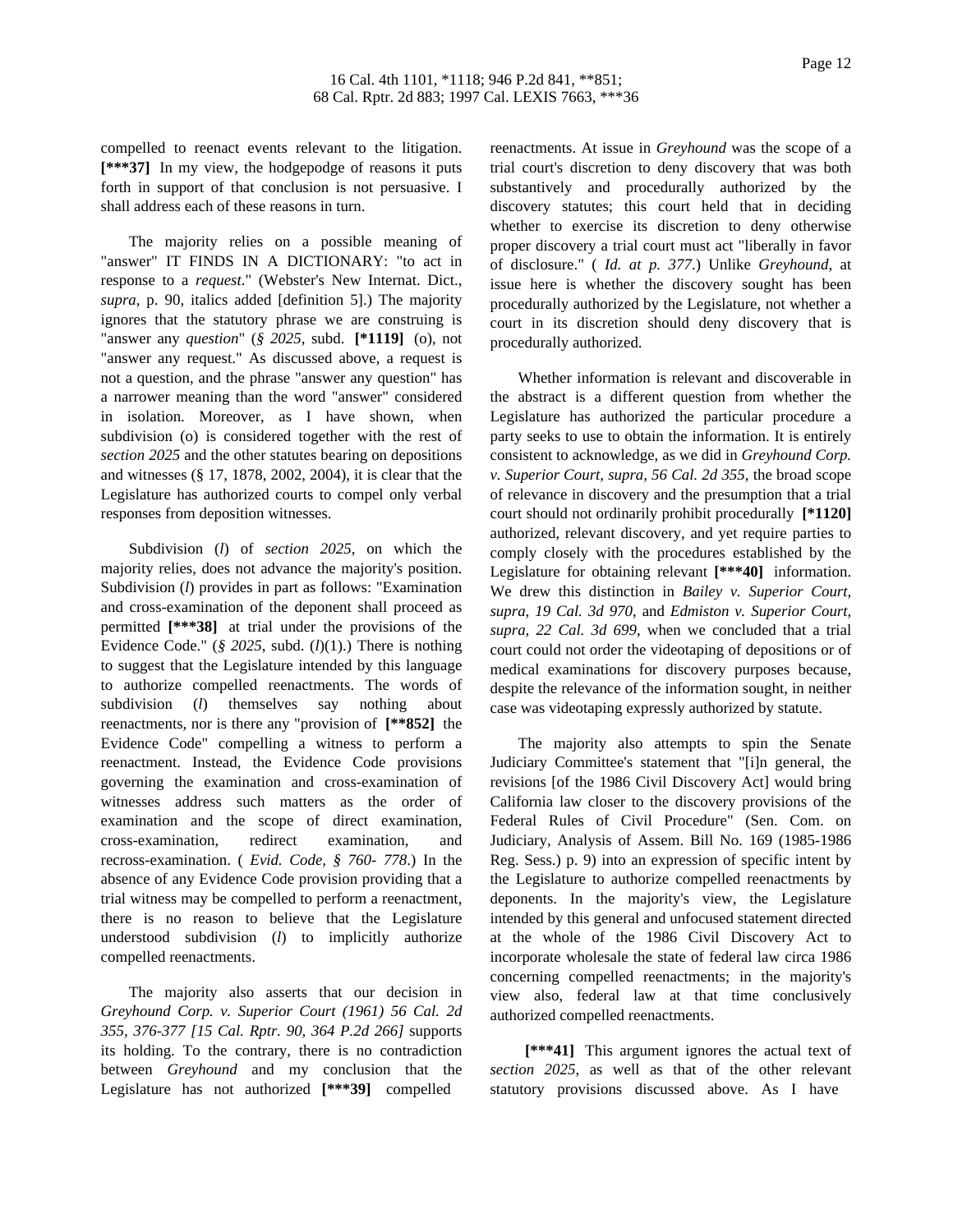demonstrated, those provisions make clear that a deponent need only provide verbal responses. In addition, as noted above, the phrase "answer any question" of *subdivision (o) of section 2025* had its origin in former section 2034 of the 1957 Civil Discovery Act and was retained unchanged in the 1986 Civil Discovery Act. Therefore, it was not one of "the *revisions* . . . bring[ing] California law closer to the discovery provisions of the Federal Rules of Civil Procedure" (italics added), and the duty imposed by the phrase on deponents remains unchanged as well.

Even considered in isolation, however, the majority's reliance on the Senate Judiciary Committee's statement is misplaced, for the statement cannot bear the weight the majority puts on it. The sentence immediately following the statement relied on by the majority specifically refers to depositions. It reads: "Several discovery tools--interrogatories, *depositions*, and requests for admissions--would **[\*\*853]** be *sharply limited*." (Sen. Com. on Judiciary, Analysis of Assem. **[\*\*\*42]** Bill No. 169 (1985-1986 Reg. Sess.) p. 9, italics added.) The majority suggests that a legislator, reading the committee's vague statement about bringing California law "closer" to federal law followed by its statement that the bill would "sharply limit" depositions, would have concluded that the bill would *expand* depositions by silently **[\*1121]** adopting federal law governing compelled reenactments while continuing to use unchanged the preexisting phrase "answer any question" from the 1957 Discovery Act. This suggestion is farfetched, to say the least.

Nor in any event was it a settled question at the time whether under federal law deponents could be compelled to perform reenactments. Nothing in the Federal Rules of Civil Procedure expressly authorized compelling deponents to perform reenactments. When our Legislature enacted the 1986 Civil Discovery Act, only two federal trial courts had addressed whether a deponent could be compelled to perform a reenactment; both courts were outside California and one of these decisions was by a federal magistrate. ( *Roberts v. Homelite Div. of Textron, Inc. (N.D.Ind. 1986) 109 F.R.D. 664, 668* [concluding that deponent could be compelled **[\*\*\*43]** to reenact event]; *Carson v. Burlington Northern Inc. (D.Neb. 1971) 52 F.R.D. 492, 493* [same].) No federal appellate court had decided the question, and to this day none has. The notion that anyone in the Legislature even knew of these two federal trial court decisions is

questionable; the notion that anyone in the Legislature considered the matter a settled question of federal law *and* considered the Senate Judiciary Committee's vague and general statement about bringing California law "closer" to federal law to have the effect of adopting federal law as the rule of decision for California courts on this narrow issue is even harder to accept.

The majority also seeks support for its holding in the Legislature's action in 1980 to authorize, in former *section 2019*, recording depositions on videotape. (Stats. 1980, ch. 970, § 1, p. 3074.) That provision does not assist the majority, for the Legislature's purpose in permitting the videotaping of depositions was not to authorize compelled reenactments but only to expand the methods of recording depositions in response to our decision in *Bailey v. Superior Court, supra, 19 Cal. 3d 970*. (See Assem. Com. on Judiciary, **[\*\*\*44]** Digest of Assem. Bill No. 2473 (1979-1980 Reg. Sess.) p. 2 [noting that bill would respond to *Bailey* by expressly authorizing recording depositions by videotape]; Sen. Com. on Judiciary, Analysis of Assem. Bill No. 2473 (1979-1980 Reg. Sess.) p. 2 [same].) *Bailey* only decided that there was no statutory authority for recording depositions by videotape, and did not address whether a deponent could be compelled to reenact an event. Thus, the Legislature's expansion of the authorized methods of deposition recording in response to *Bailey* does not suggest that the Legislature also intended to authorize compelled reenactments.

The legislative history of the 1980 enactment also makes clear that it was intended only to provide an alternative method for recording depositions, and does not suggest that the provision was intended to expand the scope of **[\*1122]** a deponent's obligations by authorizing compelled reenactments. The Senate Judiciary Committee analysis states: "This bill would provide that a party could, in addition to having the deposition transcribed, videotape it . . . . [P] The purpose of this bill is to permit an additional method of preserving and presenting **[\*\*\*45]** evidence taken at depositions." (Sen. Com. on Judiciary, Analysis of Assem. Bill No. 2473 (1979-1980 Reg. Sess.) p. 1.) The Assembly Judiciary Committee described the bill as follows: "This bill is intended to permit an additional method of preserving and presenting evidence taken at depositions." (Assem. Com. on Judiciary, Digest of Assem. Bill No. 2473 (1979-1980 Reg. Sess.) p. 1.) "The bill's supporters state that the judicial system should have complete access to